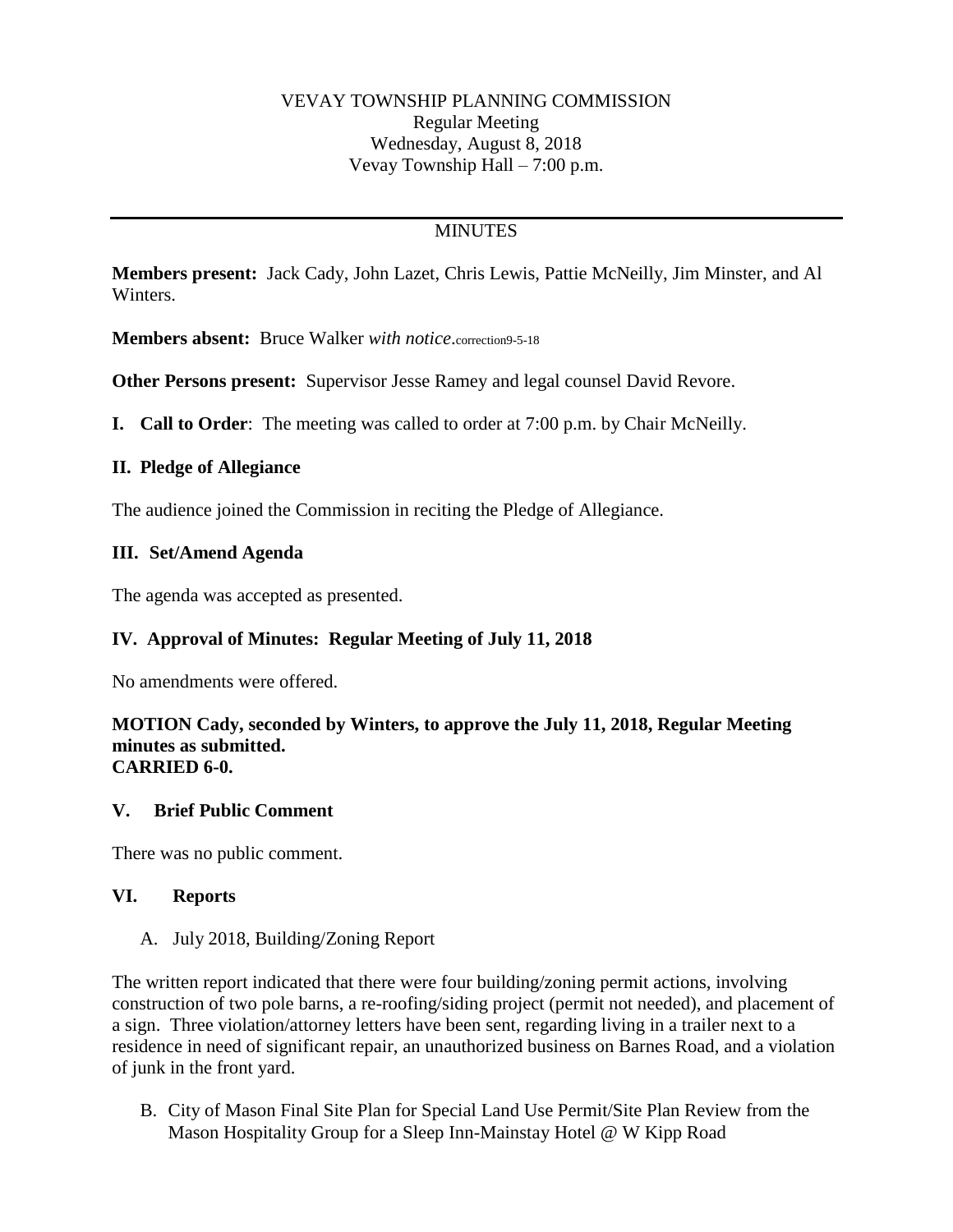Commissioners earlier received a weblink to the documents posted by the City of Mason. The proposal is for a 72 guest room hotel/conference center just north of Kipp Road, just west of US 127, and across from Jewett Road.

C. Sunset Acres Report

Zoning Administrator Ramey reported that he has inspected the property and found all buildings and improvements to be "neat and well cared for." Sunset Acres LLC also presented to him evidence of prior uses that today are non-conforming; in his capacity as the interim Zoning Administrator he sent the owners a letter dated July 31, 2018, acknowledging which activities would be considered non-conforming prior uses that would continue to be acceptable uses.

In response to questions, Mr. Ramey noted that according the office of the Register of Deeds the property was purchased as Camp Kiwanis in the 1940s, predating the Vevay Zoning Ordinance. In the 1990s more property was added, and some property was later sold off. The camp was rented to the Boy Scouts, who exercised most of the uses being discussed today. When the Zoning Ordinance was first adopted in 1957, the Camp activities were considered to be nonconforming prior uses that were grandfathered in. The Township has not previously placed any restrictions on the camp uses, and has never challenged any of the other non-conforming uses. The two lodges and two halls were constructed circa 1989, complete with natural gas and electric service from Consumers Energy. As the improvements have never been assessed, he asked the Township Assessor to do so; the improvements are valued at \$150-200,000.

The new property owners started the process last year of providing the Township with documentation of prior usage, such as the published rates for rental of the facilities. Prior uses are not being expanded. As the Ordinance only allows what is specifically stated, any other use would be prohibited. What they are doing is not permitted under the Ordinance, and so requiring a SLU permit would stop most of what they are proposing to do.

## **VII. Pending Business**

A. Consider Amendment to Zoning Ordinance, Chapter 16, Special Land Use

This item was tabled for the night.

B. Set Public Hearing for Special Land Use Application by John Fischer/Anderson Fischer & Associates, Inc., for Sand/Gravel Mine

Mr. Fischer – explained the proposal to renew gravel mining operations on the site of the former Crazy C gravel mine. He purchased the five parcels, about 186 acres, to include the new area to be mined, the haul roads, and the entrance to Barnes Road. The site has been mined for 30 years. The former owner retained Mr. Fisher's firm to restore the site. The site is mostly mined out, but there are still two sand and gravel natural ridges left as they were not part of the former business plan. He is proposing to mine the ridges above the water table only, and to level out the area for future residential development.

Soil borings indicate several hundred thousand cubic yards of sand and gravel, with cobble nearer the bottom of the ridges. Sand will be the main product, with any stones that need to be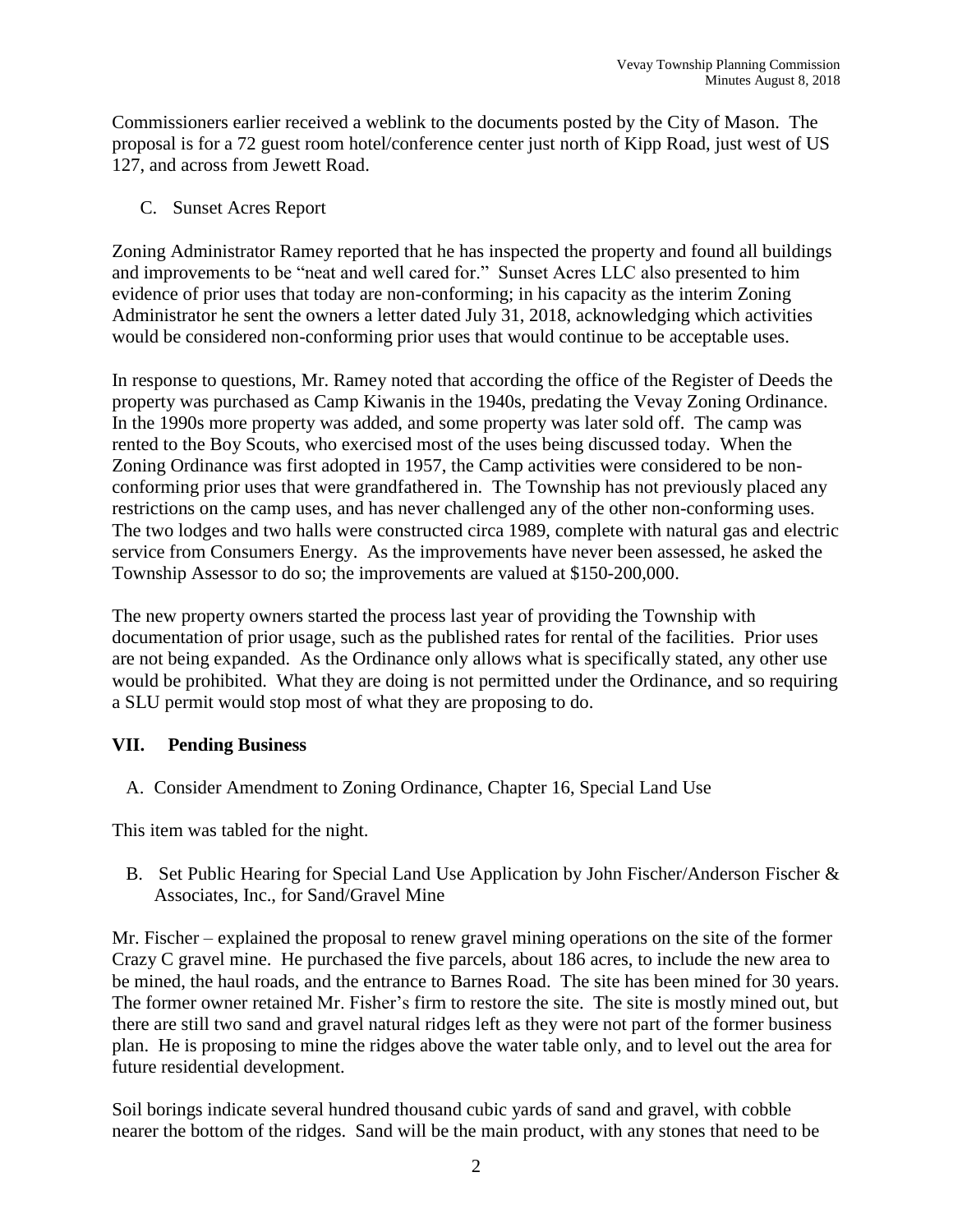crushed being set aside until there is sufficient amount to bring in a crusher. Crushing would be once per season, likely in mid-summer, and would run for a few weeks.

Mining is proposed on about 20 acres total on two of the five parcels. Other parcels were purchased specifically to have access to Barnes Road, the sole access to the road system. Once on Barnes, the trucks would go either east to Meridian Road, or west to US 127. While there is an existing two track road that accesses Kelly Road, the Ingham County Road Department will not allow gravel trucks/trains to run on that road. The parcel on the NW corner of Barnes and Kelly Roads has two residences and is currently being lumbered by the owners – it is not one of his parcels. There are a few very small stockpiles left, and the former major stockpiling area has been rehabilitated. His firm, Anderson-Fischer Associates, Inc., will perform the actual operations except for crushing. As the existing haul roads are gravel, there should be minimal dust. They will have a water truck on site with a spray bar to abate dust throughout the day.

The water in the current ponds is down 12 feet or so from grade level. Mud Creek is not on any of his parcels. There is also a large hole about 40-50 feet deep, that is now a regulated wetland. The soil borings did not reach water table, as there is no intention of mining below the water table, and so no dewatering or pumping of water is proposed. If precipitation fills an area being mined, that surface water would be pumped to another pond on site. His environmental consultant has been in communication with the MDEQ and advises that no wetlands will be affected by their operations. He will need a soil erosion permit from the Ingham County Drain Commissioner.

Product will be screened and stockpiled essentially where it is mined; there will be no conveyors. There will be no fuel tanks on site, as they have fuel trucks with spill response equipment. The current plan is to mine and haul product offsite to worksites. If demand slows, they will stockpile roughly 20,000 tons, then stop mining and wait for demand to reduce the stockpiles.

The estimated start date is October 1, 2018, but no contracts or projects require mining this fall. All of the estimates of tonnage, stockpiling, etc., are in the high-level estimate range. Sand is the highest demand product as it's required for backfilling any large construction site. The site will be rehabilitated as any area is finished mining; they will restore as they go. If crushing occurs, there will still be a 45-50 foot ridge between the operation and neighboring residences.

Given the current market and the amount of product in the ridges, Mr. Fischer estimates being finished with all aspects of the mining operation within five years.

In response to questions – his current costs are about \$10,000 per acre for placing topsoil, grading, and seeding. A reclamation bond could be about this amount. The Township would be allowed access to the property for complaints or for the annual inspection.

COMMISSION – the site plan and SLU permit application need to:

- Correct the spelling of "Barnes" Road.
- reflect the name of the corporation that owns the parcels, Majestic Land LLC.
- reference all parcels used in any portion of the operation, and their legal descriptions.
- include narrative on the proposed crushing operations, including location on the site plan, hours of operation, noise rating for both the generator and the crusher, the calendar time